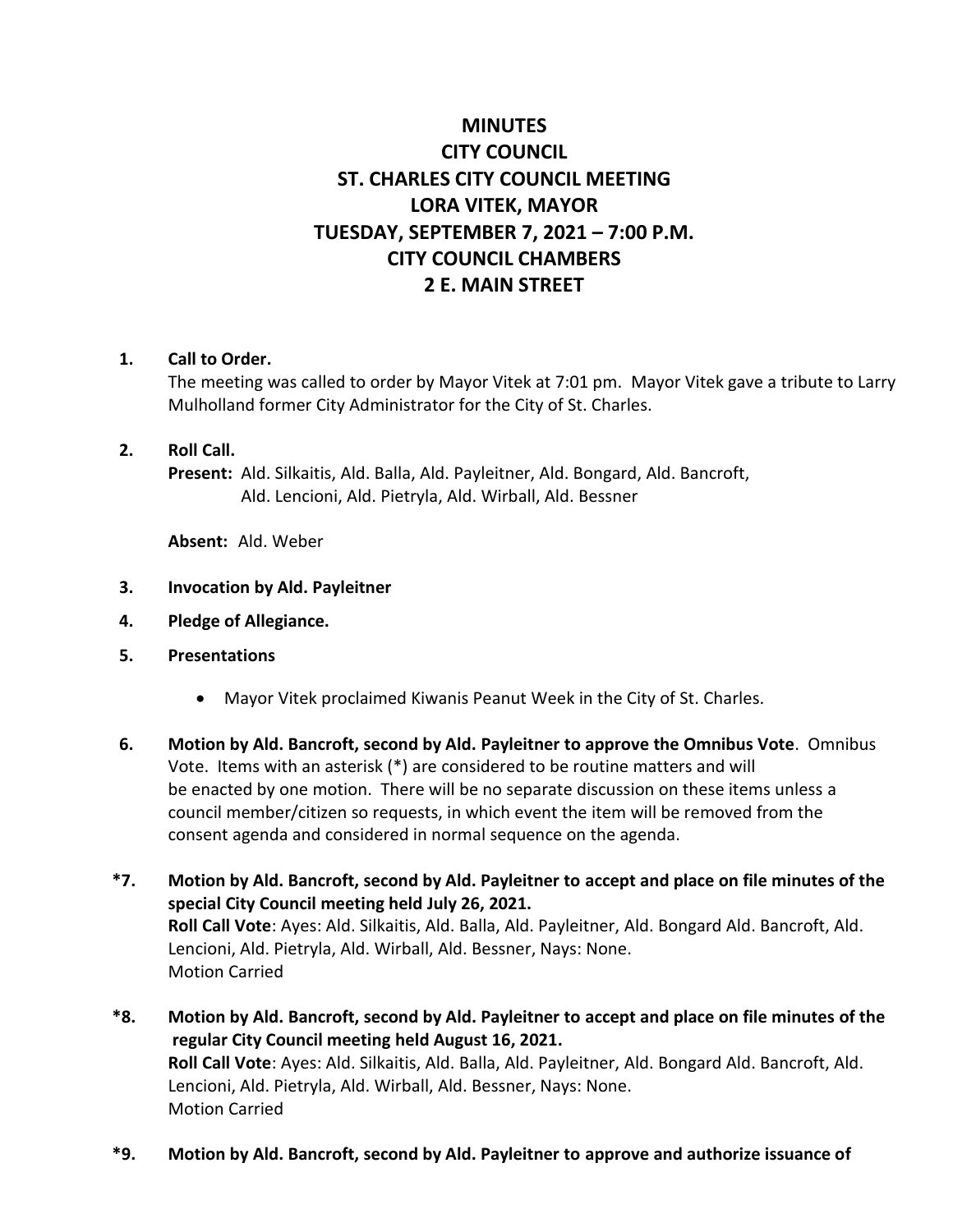> **vouchers from the Expenditure Approval List for the period of 8/9/2021 – 8/22/2021 in the amount of \$5,321,588.31.**

**Roll Call Vote**: Ayes: Ald. Silkaitis, Ald. Balla, Ald. Payleitner, Ald. Bongard Ald. Bancroft, Ald. Lencioni, Ald. Pietryla, Ald. Wirball, Ald. Bessner, Nays: None. Motion Carried

**\*10. Motion by Ald. Bancroft, second by Ald. Payleitner to accept and place on file the Treasurer's Report for periods ending April 30, 2021; May 31, 2021; June 30, 2021; and July 31, 2021. Roll Call Vote**: Ayes: Ald. Silkaitis, Ald. Balla, Ald. Payleitner, Ald. Bongard Ald. Bancroft, Ald. Lencioni, Ald. Pietryla, Ald. Wirball, Ald. Bessner, Nays: None. Motion Carried

### **I. New Business**

- A. **Motion by Ald. Lencioni, second by Ald. Wirball to approve an Ordinance 2021-M-35 Confirming and Extending a Declared State of Emergency within the City of St. Charles Due to the COVID-19 Pandemic until the next regularly scheduled City Council Meeting. Roll Call Vote**: Ayes: Ald. Silkaitis, Ald. Balla, Ald. Payleitner, Ald. Bongard Ald. Bancroft, Ald. Lencioni, Ald. Pietryla, Ald. Wirball, Ald. Bessner, Nays: None. Motion Carried
- B. **Motion by Ald. Lencioni, second by Ald. Wirball to approve recommendation from Mayor Vitek to Appoint Colleen Lavery to an interim position on the Fireman's Pension Fund Board. Roll Call Vote:** Ayes: Ald. Silkaitis, Ald. Balla, Ald. Payleitner, Ald. Bongard Ald. Bancroft, Ald. Lencioni, Ald. Pietryla, Ald. Wirball, Ald. Bessner, Nays: None. Motion Carried
- C. Motion by Ald. Lencioni, second by Ald. Bancroft to approve recommendation from Mayor Vitek to Appoint David Jannusch to an interim position on the Police Pension Board. **Roll Call Vote:** Ayes: Ald. Silkaitis, Ald. Balla, Ald. Payleitner, Ald. Bongard Ald. Bancroft, Ald. Lencioni, Ald. Pietryla, Ald. Wirball, Ald. Bessner, Nays: None. Motion Carried
- \*D. **Motion by Ald. Bancroft, second by Ald. Payleitner to approve a Resolution 2021-100 Authorizing the Mayor and City Clerk of the City of St. Charles to award the Bid for a threeyear Contract for Holiday Lighting and Decoration Services to Temple Display. Roll Call Vote**: Ayes: Ald. Silkaitis, Ald. Balla, Ald. Payleitner, Ald. Bongard Ald. Bancroft, Ald. Lencioni, Ald. Pietryla, Ald. Wirball, Ald. Bessner, Nays: None. Motion Carried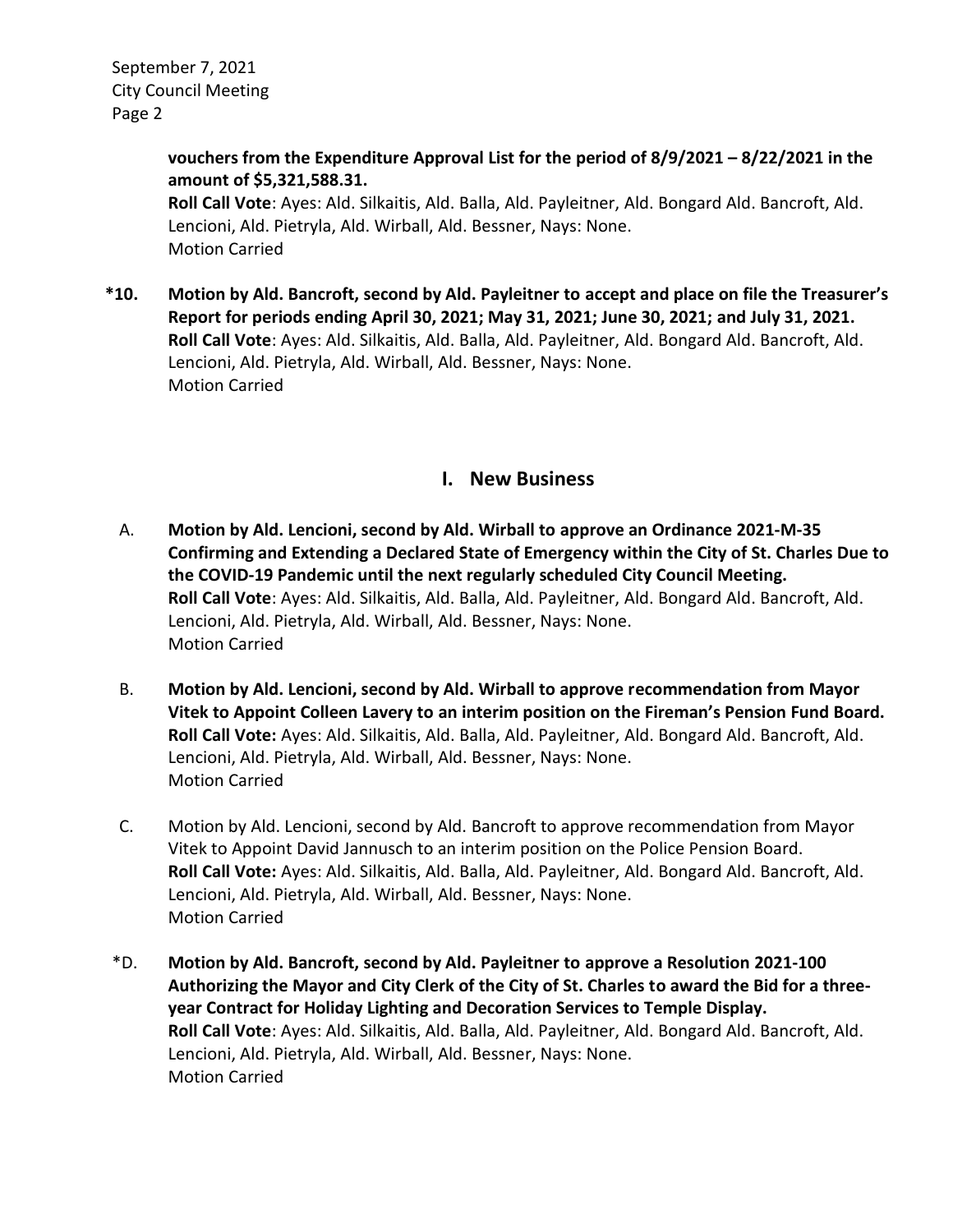- \*E. **Motion by Ald. Bancroft, second by Ald. Payleitner to approve a Resolution 2021-101 Authorizing the Mayor and City Clerk of the City of St. Charles to award the Bid for a threeyear Contract for Holiday Lighting and Decoration Services to Skyline Tree Service. Roll Call Vote**: Ayes: Ald. Silkaitis, Ald. Balla, Ald. Payleitner, Ald. Bongard Ald. Bancroft, Ald. Lencioni, Ald. Pietryla, Ald. Wirball, Ald. Bessner, Nays: None. Motion Carried
- F. **Motion by Ald. Wirball, second by Ald. Pietryla to approve a Resolution 2021-102 Authorizing the Mayor and City Clerk of the City of St. Charles to Authorize the Purchase of One Caterpillar Skid Steer from Altorfer CAT through the Sourcewell joint purchasing agreement #032119-CAT and the Corresponding Trade-In of Unit #1865. Roll Call Vote**: Ayes: Ald. Silkaitis, Ald. Balla, Ald. Bongard, Ald. Bancroft, Ald. Lencioni, Ald. Pietryla, Ald. Wirball, Ald. Bessner, Nays: None; Abstain: Ald. Payleitner Motion Carried
- G. **Motion by Ald. Bessner, second by Ald. Pietryla to approve a Resolution 2021-103 Authorizing the Mayor and City Clerk of the City of St. Charles to award Unit Cost Bid for Well #3 Maintenance to Layne Christensen Company. Roll Call Vote**: Ayes: Ald. Silkaitis, Ald. Balla, Ald. Payleitner, Ald. Bongard, Ald. Bancroft, Ald. Lencioni, Ald. Pietryla, Ald. Wirball, Ald. Bessner, Nays: None. Motion Carried
- H. **Motion by Ald. Lencioni, second by Ald. Pietryla to approve a Resolution 2021-104 Authorizing the Mayor and City Clerk of the City of St. Charles to award Construction Bid for the 1st Street East Plaza Expansion Project Phase 1 to Martam Construction. Roll Call Vote**: Ayes: Ald. Silkaitis, Ald. Balla, Ald. Payleitner, Ald. Bancroft, Ald. Lencioni, Ald. Pietryla, Ald. Wirball, Ald. Bessner, Nays: None; Abstain: Ald. Bongard Motion Carried

## **II. Committee Reports**

### **A. Government Operations**

\*1. **Motion by Ald. Bancroft, second by Ald. Payleitner to approve Closing Parking Lot J and the 100 Block of Riverside Drive from 7 a.m. to 4 p.m. for Fire Department Open House Events.**

**Roll Call Vote**: Ayes: Ald. Silkaitis, Ald. Balla, Ald. Payleitner, Ald. Bancroft, Ald. Lencioni, Ald. Pietryla, Ald. Wirball, Ald. Bessner, Nays: None. Motion Carried

 2. **Motion by Ald. Silkaitis, second by Ald. Wirball to approve a Proposal for a Class D-10 Liquor License for Moonlight Theatre, Located at 7 S. Second Avenue, St. Charles. Roll Call Vote**: Ayes: Ald. Silkaitis, Ald. Balla, Ald. Payleitner, Ald. Bancroft, Ald. Lencioni, Ald. Pietryla, Ald. Wirball, Ald. Bessner, Nays: None; Recuse: Lencioni Motion Carried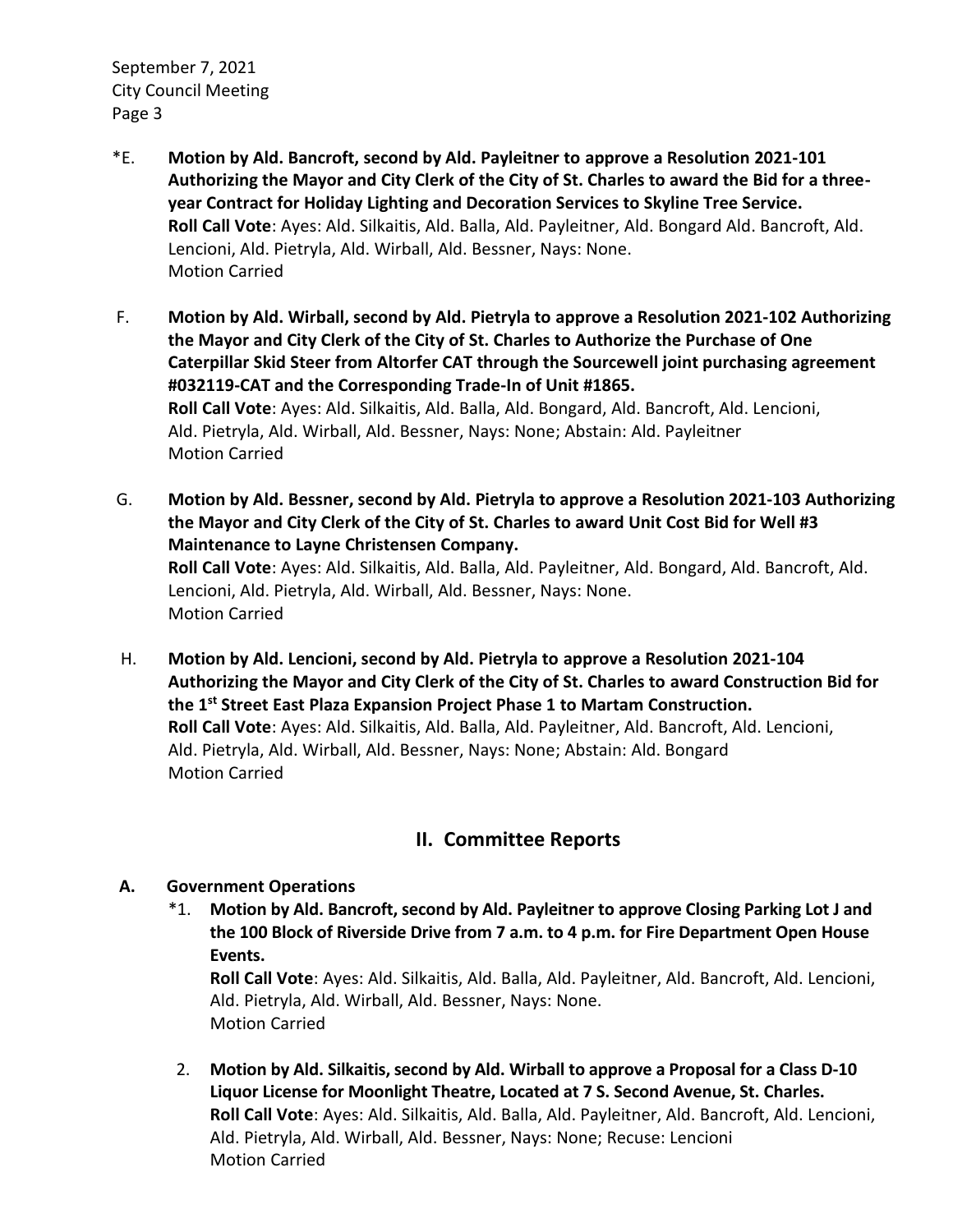3. **Motion by Ald. Silkaitis, second by Ald. Bancroft to approve a Proposal for a New Class E-2 Special Event Liquor License for Pollyanna Brewing Company for their Octoberfest Event being held on October 10, 2021 from noon – 7:00 pm at 106 S Riverside Avenue in the South Parking Lot. Roll Call Vote**: Ayes: Ald. Silkaitis, Ald. Balla, Ald. Payleitner, Ald. Bancroft, Ald. Lencioni, Ald. Pietryla, Ald. Wirball, Ald. Bessner, Nays: None; Recuse: Lencioni

Motion Carried

 4. **Motion by Ald. Silkaitis, second by Ald. Pietryla to approve a Proposal for a New Class E-1 Temporary Liquor License for St. Patrick Catholic Church for their Beer Festival being held on September 18, 2021, 6:00 pm – 8:00 pm, in the parking lot at the 400 Block of State Street.** 

**Roll Call Vote**: Ayes: Ald. Silkaitis, Ald. Balla, Ald. Payleitner, Ald. Bancroft, Ald. Lencioni, Ald. Pietryla, Ald. Wirball, Ald. Bessner, Nays: None; Recuse: Lencioni Motion Carried

 5. **Motion by Ald. Silkaitis, second by Ald. Bessner to approve a Proposal for a New Class B-1 Liquor License and 1:00 am Late Night Permit for 222 Hospitality LLC, dba Whiskey Bend, Located at 222 W. Main Street, St Charles. Roll Call Vote**: Ayes: Ald. Silkaitis, Ald. Balla, Ald. Payleitner, Ald. Bancroft, Ald. Lencioni, Ald. Pietryla, Ald. Wirball, Ald. Bessner, Nays: None; Recuse: Lencioni

Motion Carried

- 6. **Motion by Ald. Silkaitis, second by Ald. Wirball to approve a Proposal for a New Class B-1 Liquor License and 1:00 am Late Night Permit for H&C Hospitality LLC dba The Office Dining & Spirits, Located at 201 E Main Street, St. Charles. Roll Call Vote**: Ayes: Ald. Silkaitis, Ald. Balla, Ald. Payleitner, Ald. Bancroft, Ald. Lencioni, Ald. Pietryla, Ald. Wirball, Ald. Bessner, Nays: None; Recuse: Lencioni Motion Carried
- \*7. **Motion by Ald. Bancroft, second by Ald. Payleitner to approval of the Partial Closure of Parking Lot "B" for the Annual Scarecrow Festival, as Well as the Temporary Closure of Riverside Ave. Between E. Main St. and Illinois Ave. Roll Call Vote**: Ayes: Ald. Silkaitis, Ald. Balla, Ald. Payleitner, Ald. Bancroft, Ald. Lencioni, Ald. Pietryla, Ald. Wirball, Ald. Bessner, Nays: None. Motion Carried
- \*8. **Motion by Ald. Bancroft, second by Ald. Payleitner to accept a Proposal from and Authorize the City Administrator to Execute a Contract with GovHR to Conduct Recruitments for the Director of Community Development, the Director of Economic Development, and the Director of Finance in the Amount of \$65,500. Roll Call Vote**: Ayes: Ald. Silkaitis, Ald. Balla, Ald. Payleitner, Ald. Bancroft, Ald. Lencioni, Ald. Pietryla, Ald. Wirball, Ald. Bessner, Nays: None. Motion Carried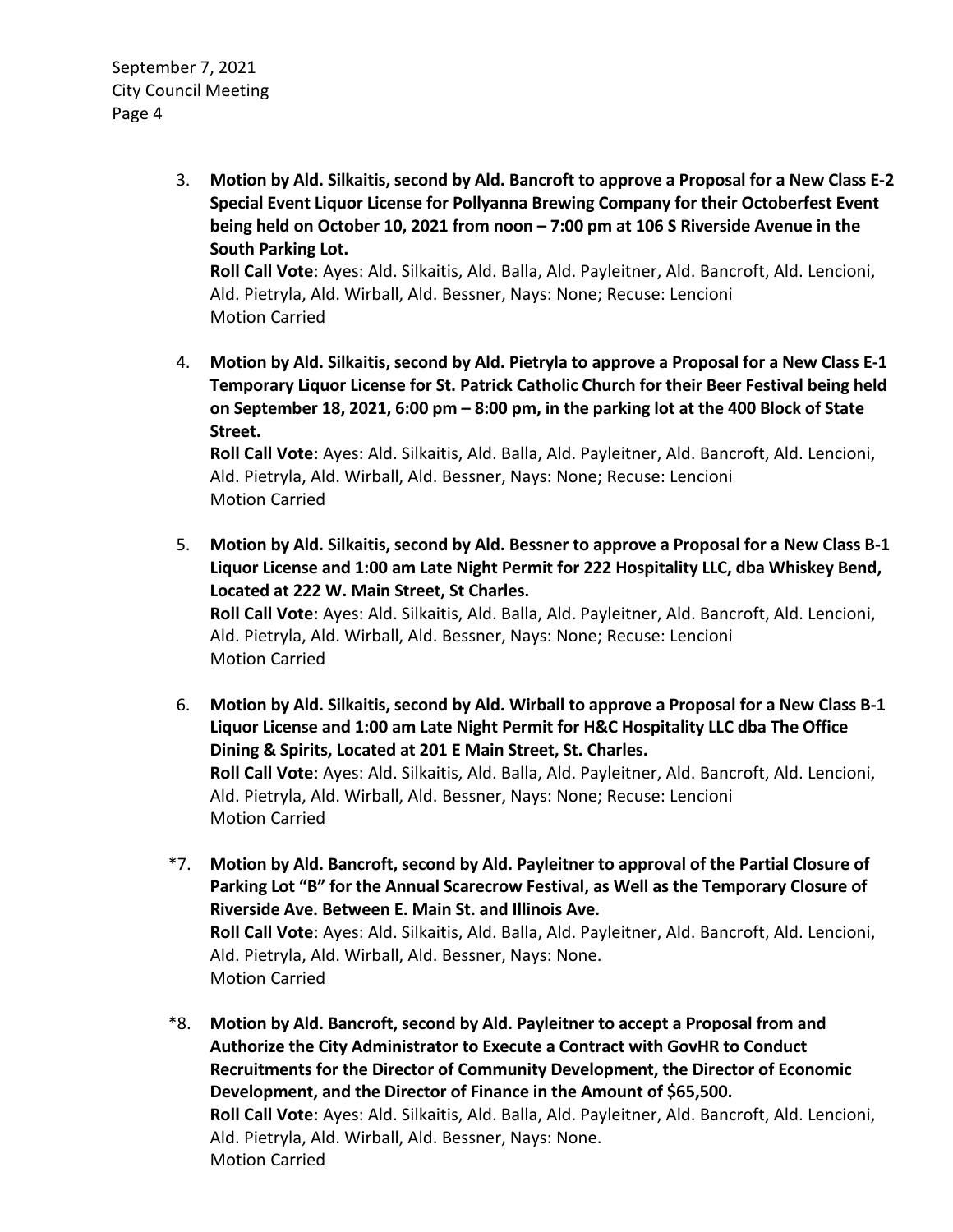- \*9. Motion by Ald. Bancroft, second by Ald. Payleitner to approve an **Ordinance 2021-M-36** Adopting a Whistleblower Protections Policy. **Roll Call Vote**: Ayes: Ald. Silkaitis, Ald. Balla, Ald. Payleitner, Ald. Bancroft, Ald. Lencioni, Ald. Pietryla, Ald. Wirball, Ald. Bessner, Nays: None. Motion Carried
- \*10. **Motion by Ald. Bancroft, second by Ald. Payleitner to approve and place on file the minutes of the August 16, 2021 Government Operations Committee meeting. Roll Call Vote**: Ayes: Ald. Silkaitis, Ald. Balla, Ald. Payleitner, Ald. Bancroft, Ald. Lencioni, Ald. Pietryla, Ald. Wirball, Ald. Bessner, Nays: None. Motion Carried
- **B. Government Services** None
- **C. Planning and Development**
	- \*1. **Motion by Ald. Bancroft, second by Ald. Payleitner to accept and place on file Plan Commission Resolution No. 12-2021 A Resolution Recommending Approval of a Special Use (PUD Amendment) for First Street Redevelopment PUD - Alter Brewing, 12 S. 1st Street (Douglas B. Walker).**

**Roll Call Vote**: Ayes: Ald. Silkaitis, Ald. Balla, Ald. Payleitner, Ald. Bancroft, Ald. Lencioni, Ald. Pietryla, Ald. Wirball, Ald. Bessner, Nays: None. Motion Carried

- \*2. **Motion by Ald. Bancroft, second by Ald. Payleitner to approve an Ordinance 2021-Z-15 Amending Ordinance 2006-Z-29 (First Street Redevelopment PUD) to modify permitted signage for Alter Brewing, 12 S. 1st St. Roll Call Vote**: Ayes: Ald. Silkaitis, Ald. Balla, Ald. Payleitner, Ald. Bancroft, Ald. Lencioni, Ald. Pietryla, Ald. Wirball, Ald. Bessner, Nays: None. Motion Carried
- \*3. **Motion by Ald. Bancroft, second by Ald. Payleitner to accept and place on file Plan Commission Resolution No. 10-2021 A Resolution Recommending Approval of a General Amendment to Ch. 17.14 "Business and Mixed-Use Districts", Ch. 17.20 "Use Standards", Ch. 17.24 "Off-Street Parking, Loading and Access", and Ch. 17.30 "Definitions" regarding microbreweries, outdoor dining, outdoor entertainment, and related uses.**

**Roll Call Vote**: Ayes: Ald. Silkaitis, Ald. Balla, Ald. Payleitner, Ald. Bancroft, Ald. Lencioni, Ald. Pietryla, Ald. Wirball, Ald. Bessner, Nays: None. Motion Carried

\*4. **Motion by Ald. Bancroft, second by Ald. Payleitner to approve an Ordinance 2021-Z-16 Amending Title 17 of the St. Charles Municipal Code Entitled "Zoning", Ch. 17.14 "Business and Mixed-Use Districts", Ch. 17.16 "Office/Research, Manufacturing and**